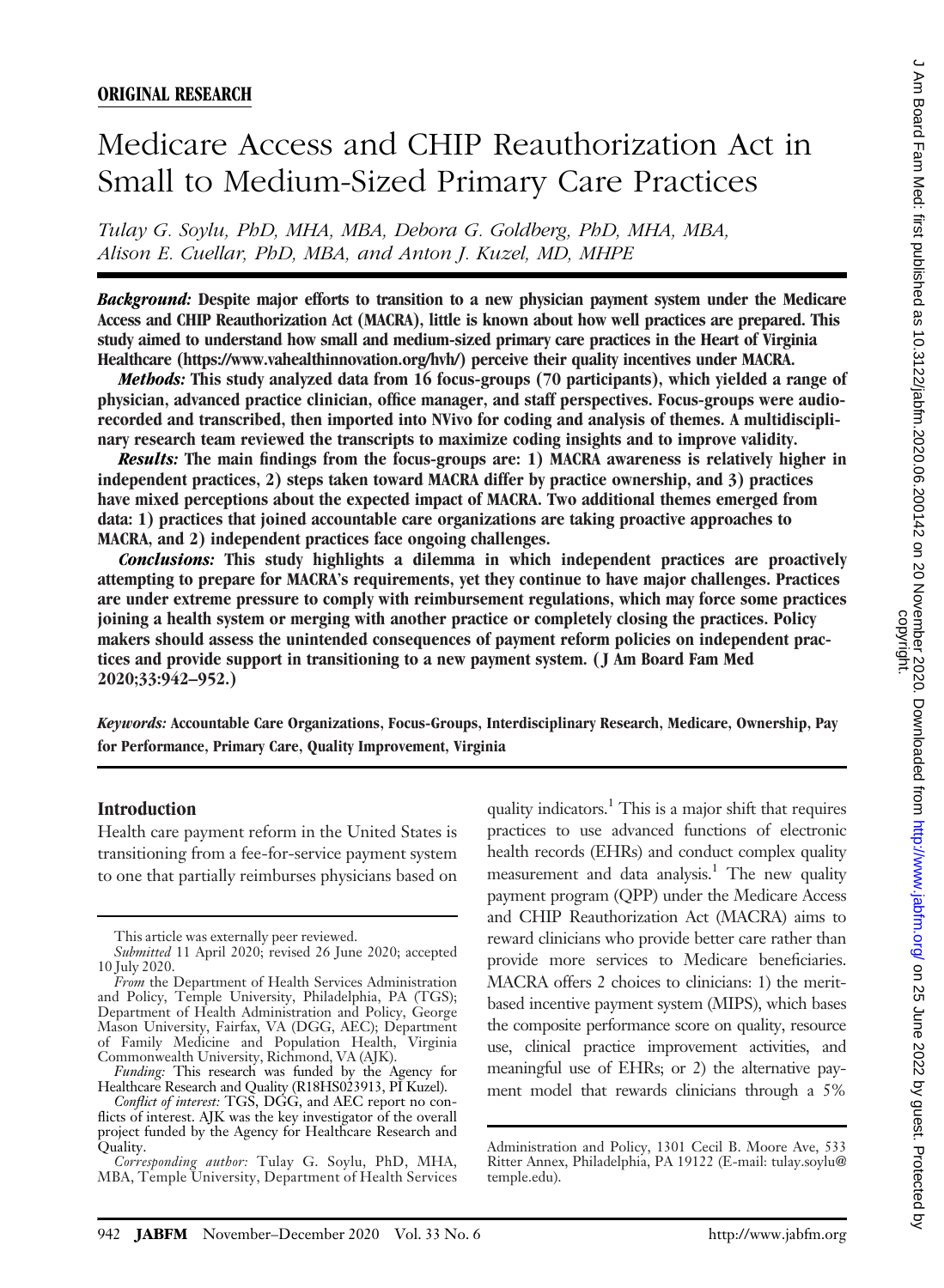lump-sum bonus payment based on the physician's achievement of a threshold portion of their revenue or patients covered under a qualifying alternative payment model.<sup>1</sup>

Since the new payment program went into effect in January 2019, there has been limited research on MACRA preparations. In 2017, the American Medical Association surveyed 1000 physicians from different practice sizes, specialties, practice settings, and geographic locations to better understand physician preparation and knowledge of  $MACRA<sup>2</sup>$  The survey specifically focused on the decision makers who were involved in MACRA preparations. Results revealed 51% of physicians were somewhat knowledgeable about MACRA.<sup>2</sup> A recent survey of  $1431$  primary care physicians across the United States found that more than half of the physicians believed MIPS could have unintended consequences and shift physicians' focus away from patient care activities.<sup>3</sup> Further,  $60\%$ of the respondents believed MACRA would reduce or have no effect on the value of care.<sup>3</sup>

Recent studies have also pointed to additional burdens MACRA would place on medical practices. The American Medical Association survey found that 90% of the respondents perceived MACRA requirements as burdensome.<sup>2</sup> Respondents stated the time required for reporting quality measures was the most significant challenge. The study highlighted that physicians, especially those in small practices, needed more help preparing for MACRA.<sup>2</sup> Other studies also emphasize the time and resource constraints of small practices<sup>4</sup> and challenges in keeping physicians involved in quality improvement efforts in general.<sup>5</sup>

Multiple studies suggest small practices face major problems during transformation efforts such as lack of financial resources, evidence-based practice implementation, and time for reporting; $6,7$  challenges with adopting  $EHRs<sub>i</sub><sup>8</sup>$  and provider burnout.<sup>9–11</sup> One consequence is that small and independent practices are increasingly likely to join a health system, decrease the number of patients seen, or close the practice due to financial challenges.<sup>12</sup> Physician-owned practices decreased from 76% in 1983 to 51% in 2014.<sup>13</sup> More than two-thirds of primary care clinicians now work for health systems.<sup>14–16</sup>

The Heart of Virginia Healthcare (HVH) collaborative was 1 of 7 regional efforts supported by the Agency for Healthcare Research and Quality.<sup>17</sup> The HVH recruited 203 small and medium-sized primary care practices to participate in the initiative.<sup>14</sup> The objective of the overall project was to transform small

and medium-sized primary care practices while improving population heart health.<sup>17</sup> This study aimed to understand how small and medium-sized primary care practices participating in the HVH reported on their perceived quality incentives under the Medicare Access and CHIP Reauthorization Act (MACRA).

# **Methods**

This article reports on the analysis of the focusgroup data focused on MACRA, which was part of a broader objective of the HVH study between January and April 2018. The main goals of the HVH focus-groups were to collect data on the adoption of clinical guidelines, EHRs, assessment of the patients for aspirin use, blood pressure, cholesterol, and smoking cessation, clinical data extraction and reporting, evaluation of coaching support, and MACRA. Practices that enrolled in the HVH received face-to-face support from the coaches<sup>18</sup> during the first 3 months of the intervention. The goal of the focus-group was to obtain group consensus from each practice on a range of topics involving practice transformation. The study was approved by the George Mason University Institutional Review Board in September 2017.

## Study Design, Setting, and Sampling

Our key practice selection criteria included identifying practices with a minimum of 2 coach visits during the intervention period to better assess the perception of practice participants. We implemented a purposeful sampling, a maximum variation strategy, among practices participating in the HVH. We recruited practices for focus-groups<sup>19-23</sup> by stratifying the sample to obtain a maximum variation on practice ownership (independent practice, hospital-owned practice or federally qualified health center);<sup>11,14,24,25</sup> practice size (2 to 5 providers, 6 to 10 providers, and 11 or more providers); $11-14$  practice single or multispecialty; practice designation as a patient-centered medical home; $11,14,24,25$  practice part of an accountable care organization (ACO); $^{11-14,24}$  and whether the practice was located in a medically underserved area.<sup>11,14,24</sup>

A sample of 30 practices that met the selection criteria was targeted for focus-group recruitment. Our exclusion criteria were removing the practices with phone interview, insufficient discussions on MACRA, and Federally qualified health centers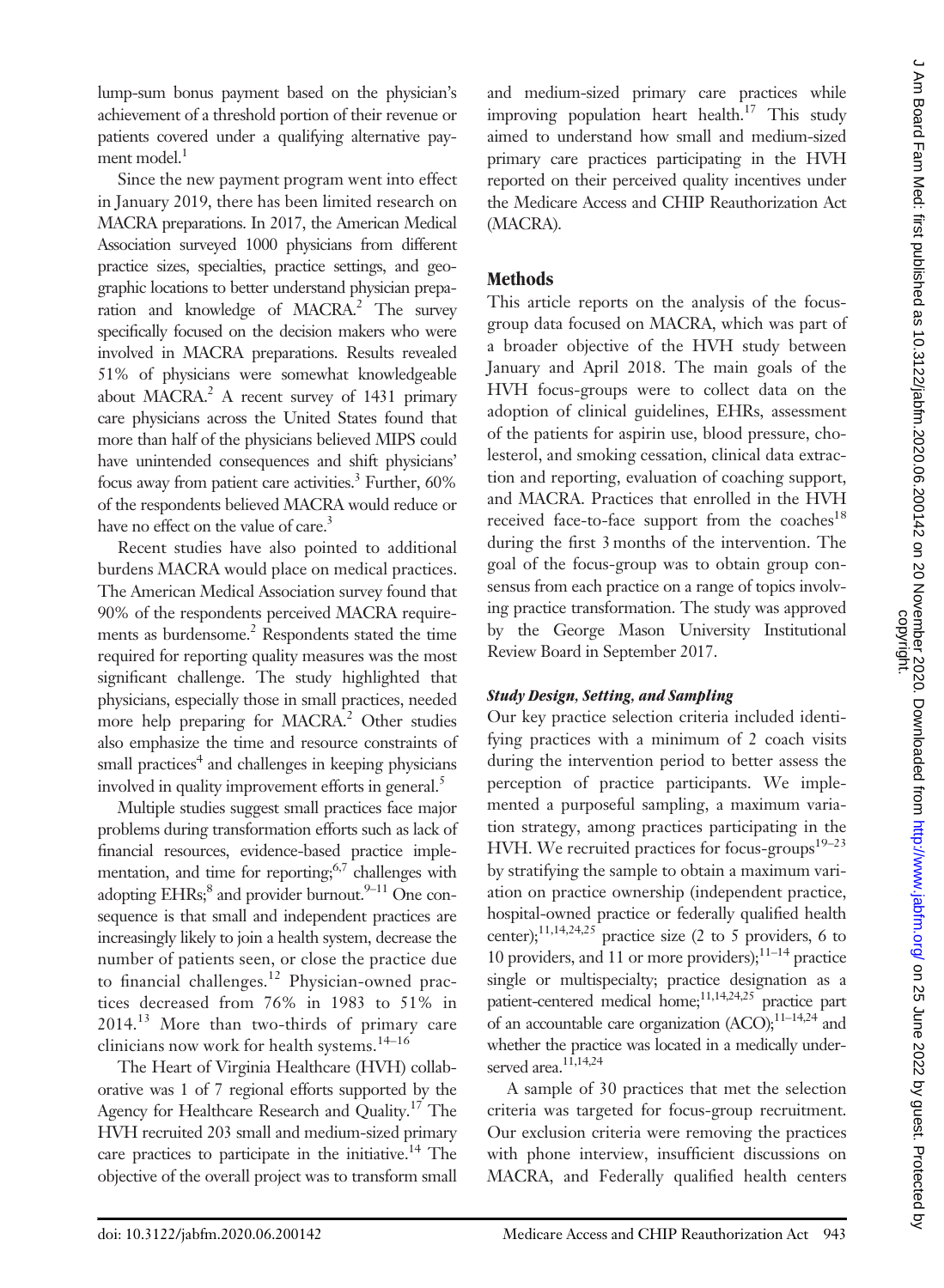(FQHCs), which were exempt from the MACRA regulations. The final sample consisted of 16 focusgroups with a total of 70 participants, including physicians, advanced practice clinicians, practice managers, and other staff from the same practice.<sup>23,25-27</sup> Focus-groups were conducted onsite at the practice location. The average number of participants per focus-group was around 4, ranging from 1 to 10 individuals (Table 1). Each focusgroup session lasted between 60 to 90 minutes and MACRA consisted of approximately 10% of the overall focus-group time. On completion of the focus-group, \$150 was provided to each participant.

#### Data Capture, Coding and Analysis

During the focus-groups, we asked questions about MACRA awareness, steps taken toward preparing for MACRA, and the impact of the new payment program on practices' finance, workflow, and patient care (Figure 1). An experienced moderator facilitated the focus-groups and elicited responses from all

participants. A written interview guide that included open-ended questions was provided ([Appendix A](#page-10-0)). Focus-groups were audio-recorded and professionally transcribed, then imported into NVivo 12 qualitative data management software for coding and identifying themes. Data analysis included reviewing and coding transcripts by practice, then analyzing codes by cross-tabulating across attributes such as practice ownership, practice size, patient-centered medical home, ACO, etc.

The 5 phases of coding consisted of reading and reviewing hardcopies of all transcripts, examining the transcript text and developing themes for the information, identifying the repeating patterns and connecting the themes, running cross-tabulation queries with different attributes, and developing a complete narrative of provider's perspectives on MACRA from themes that resulted in a set of theoretical propositions.

We used researcher triangulation,<sup>28</sup> which reflects that we purposefully included researchers from

| Practice ID                          | <b>Practice Size</b><br>(Number of<br>Providers*) | Practice<br>Specialty Mix | <b>MUA</b> | PCMH           | <b>ACO</b> | Medicare<br>Payment<br>Mix % | Number of<br>Participants per<br>$Focus-Group†$ |
|--------------------------------------|---------------------------------------------------|---------------------------|------------|----------------|------------|------------------------------|-------------------------------------------------|
| Independent<br>practice (8)          |                                                   |                           |            |                |            |                              |                                                 |
| I <sub>1</sub>                       | $2$ to 5                                          | Single specialty          | Yes        | $\rm No$       | $\rm No$   | 10                           | $\overline{2}$                                  |
| I2                                   | $2$ to 5                                          | Single specialty          | Yes        | $\rm No$       | $\rm No$   | 8                            | 10                                              |
| I <sub>3</sub>                       | $2$ to 5                                          | Single specialty          | Yes        | $\rm No$       | Yes        | 20                           | 6                                               |
| I4                                   | $2$ to 5                                          | Single specialty          | Yes        | Yes            | Yes        | 30                           | 5                                               |
| I5                                   | 11 to 15                                          | Single specialty          | Yes        | Yes            | Yes        | 16                           | 5                                               |
| I6                                   | 6 to 10                                           | Multispecialty            | $\rm No$   | $\rm No$       | Yes        | 8                            | 3                                               |
| I7                                   | 11 to 15                                          | Single specialty          | Yes        | $\rm No$       | No         | 23                           | $\overline{2}$                                  |
| <b>I8</b>                            | 6 to 10                                           | Single specialty          | Yes        | $\rm No$       | No         | 25                           | 7                                               |
| Total                                |                                                   |                           |            |                |            |                              | 40                                              |
| Hospital-owned/<br>health system (8) |                                                   |                           |            |                |            |                              |                                                 |
| H1                                   | $2$ to $5$                                        | Single specialty          | $\rm No$   | Yes            | $\rm No$   | 30                           | 3                                               |
| H2                                   | $2$ to $5$                                        | Single specialty          | No         | Yes            | Yes        | 35                           | 8                                               |
| H <sub>3</sub>                       | $2$ to $5$                                        | Single specialty          | Yes        | Yes            | Yes        | 57                           | 1                                               |
| H <sub>4</sub>                       | 6 to 10                                           | Single specialty          | No         | Yes            | Yes        | 30                           | $\overline{4}$                                  |
| H <sub>5</sub>                       | $2$ to $5$                                        | Single specialty          | $\rm No$   | Yes            | Yes        | 30                           | 1                                               |
| H <sub>6</sub>                       | 6 to 10                                           | Single specialty          | Yes        | Yes            | Yes        | 33                           | 6                                               |
| H7                                   | $2$ to $5$                                        | Single specialty          | Yes        | N <sub>0</sub> | Yes        | 10                           | 3                                               |
| H8                                   | $2$ to $5$                                        | Multispecialty            | Yes        | $\rm No$       | Yes        | 10                           | $\overline{4}$                                  |
| Total                                |                                                   |                           |            |                |            |                              | 30                                              |

Table 1. Characteristics of Primary Care Practice Sample, Heart of Virginia Healthcare, 2018 (n = 16)

ACO, Accountable Care Organization; MUA, medically underserved area; PCMH, patient-centered medical home.

\*Providers include MD, DO, Nurse Practitioner, and Physician Assistant.

† Focus-group participants consist of physicians, nurse practitioners, office managers, nurses, and nonclinical staff.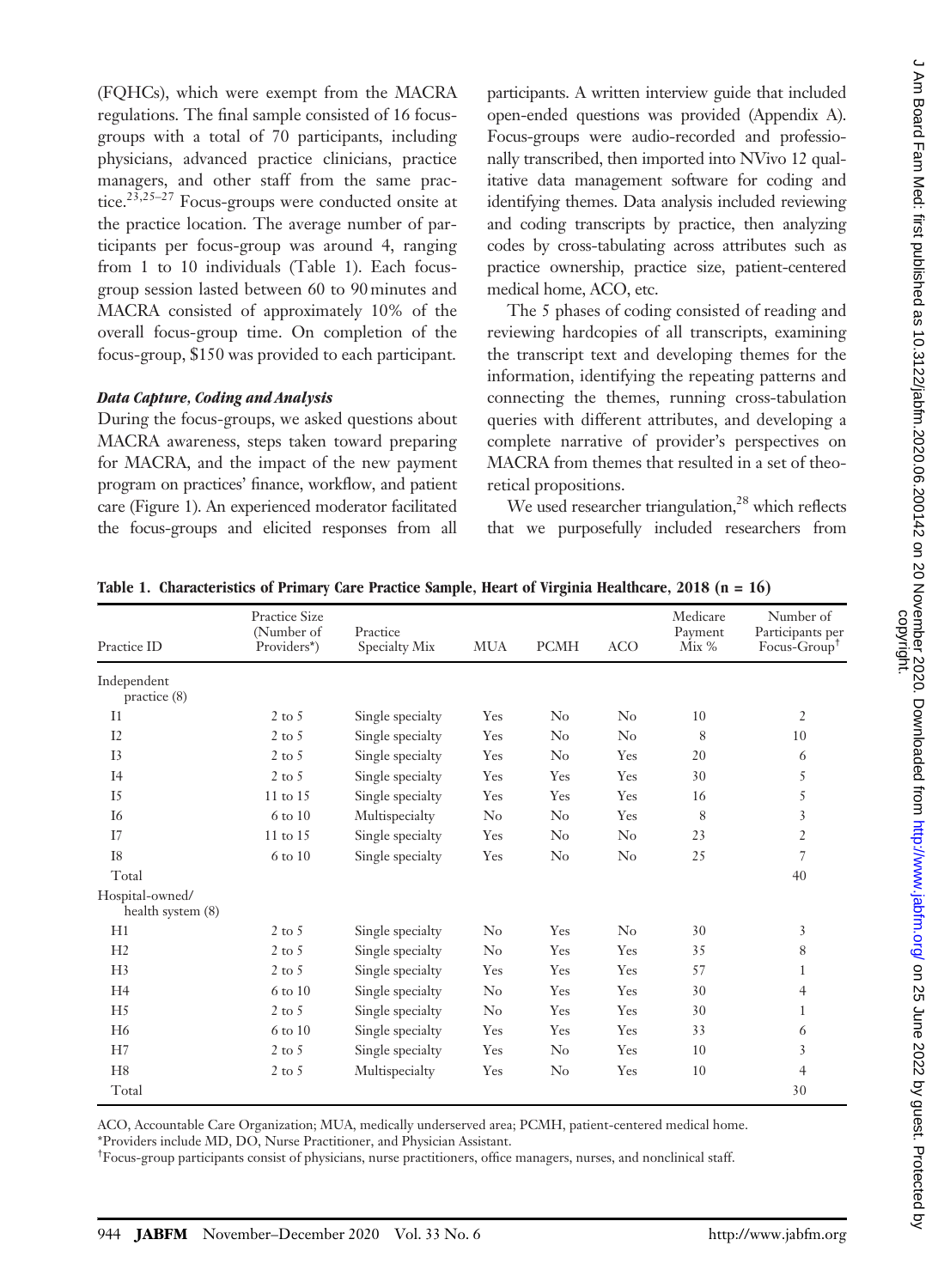## Figure 1. Examples of the Heart of Virginia Healthcare (HVH) focus-group questions. Abbreviation: MACRA, Medicare Access and CHIP Reauthorization Act.

| Topic                     | <i><b>Ouestion</b></i>                                                                                                                                                                                                                 |
|---------------------------|----------------------------------------------------------------------------------------------------------------------------------------------------------------------------------------------------------------------------------------|
| <b>MACRA</b> Awareness    | Are you aware of MACRA?<br>Have you heard about MACRA, the government calls it<br>"Quality Payment Program, OPP?"<br>What do you know about MACRA?                                                                                     |
| Steps taken towards MACRA | What steps has your practice taken towards MACRA?<br>What did your practice do to get ready for MACRA?<br>Can you describe the steps taken for MACRA to get ready?                                                                     |
| Impact of MACRA           | What overall impact do you think the quality payment<br>program will have on your practice?<br>a. any financial impact on your practice?<br>b. any impact on your practice workflow?<br>c. any impact on your practice's patient care? |

different disciplines for data analysis and external review to enhance the study's validity and rigor. Three reviewers from different disciplines, Family Medicine, Health Administration and Policy, and Sociology, reviewed the transcripts and participated in discussions of the findings. Three researchers attended 8 focus-group sessions in-person which provided an opportunity to observe, listen, and interpret the findings.

## **Results**

## Study Population

The final sample included 16 small and mediumsized primary care practices with 70 participants. Practice sample consisted of 8 independent practices, and 8 hospital-owned and health system affiliated practices. Table 1 outlines the characteristics of the focus-group sample.

## Themes Emerged from the Focus-Groups

A total of 3 themes emerged from the focus-group discussions that included 1) MACRA awareness; 2) steps taken toward compliance; and 3) the impact of MACRA on practices' finance, workflow, and patient care.

## 1) MACRA Awareness

Participants from practices reported differing levels of MACRA awareness, which varied based on practice ownership (Table 2). Participants in independent practices had a higher level of awareness and knowledge on MACRA, whereas we observed less awareness and lack of knowledge of the participants in hospital-owned practices. Independent practice participants either discussed the recognition of due dates for MACRA reporting or the advanced payment model itself. A participant statement from an independent practice to a question, "Are you aware of MACRA?" included:

|  |  |  |  | Table 2. MACRA Awareness and Analytic Themes by Practice Ownership, Heart of Virginia Healthcare, 2018 (n = 16) |  |  |  |
|--|--|--|--|-----------------------------------------------------------------------------------------------------------------|--|--|--|
|--|--|--|--|-----------------------------------------------------------------------------------------------------------------|--|--|--|

|                        |                                                                                                                                                                                                                                                                                                                                                             | Practice Ownership                                                                                                                                                                                                                                                                                                                                                                                                                                                                                                                          |
|------------------------|-------------------------------------------------------------------------------------------------------------------------------------------------------------------------------------------------------------------------------------------------------------------------------------------------------------------------------------------------------------|---------------------------------------------------------------------------------------------------------------------------------------------------------------------------------------------------------------------------------------------------------------------------------------------------------------------------------------------------------------------------------------------------------------------------------------------------------------------------------------------------------------------------------------------|
|                        | Independent                                                                                                                                                                                                                                                                                                                                                 | Hospital Owned and Health-System Affiliated                                                                                                                                                                                                                                                                                                                                                                                                                                                                                                 |
| <b>MACRA</b> Awareness | [I8]: "Already reported [MACRA measures]."<br>[I7]: "Well, we're done with this year. You know,<br>deadline [for MACRA reporting] is passed. We<br>did score the maximum number of points that we<br>could score this year."<br>[I4]: "Yes, [MACRA reporting is through the<br>advanced payment model], I'm qualified for the<br>bonus payments next year." | [H2]: "I must admit, I am not as knowledgeable as I<br>probably should be [about MACRA]. I have not delved<br>all that much into the stuff about MIPS and MACRA."<br>[H5]: "How we are doing [MACRA processes] that is<br>confusing to me, but $\bar{I}$ do know that that is part of the<br>reason why we have all of these boxes we have to click<br>and document, and reminders, alerts that pop-up."<br>[H7]: "I hear about it [MACRA] at meetings."<br>[H8]: "That [MACRA] sounds like, our quality initiatives<br>are based on that." |
| Analytic Themes        | "Highly involved and knowledgeable"                                                                                                                                                                                                                                                                                                                         | "Distanced and Bureaucratic"                                                                                                                                                                                                                                                                                                                                                                                                                                                                                                                |

 $N = 16$  (independent = 8; hospital-owned and health system affiliated = 8). MACRA, Medicare Access and CHIP Reauthorization Act.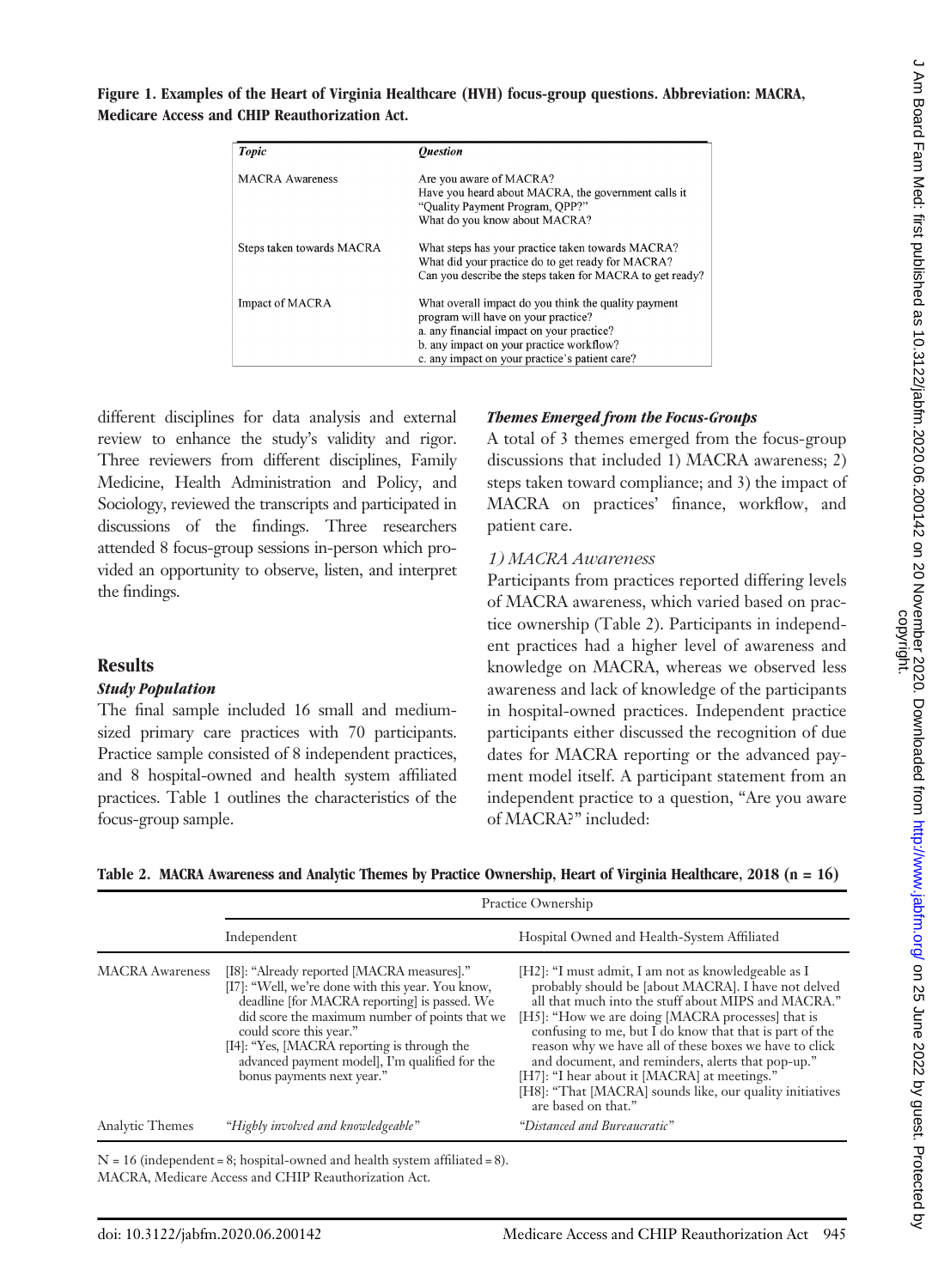[I7]: "Well, we're done with this year. You know, [the] deadline [for MACRA reporting] is passed. We did score the maximum number of points [for MACRA] that we could score this year."

Hospital-owned or health system-affiliated practices had relatively lower awareness for MACRA. The practice participants either did not know much about MACRA or found it confusing (Table 2). In response to the question, "Are you aware of MACRA?" many physicians and staff in hospital-owned practices made similar statements such as:

[H2]: "I must admit, I am not as knowledgeable as I probably should be [about MACRA]. I have not delved all that much into the stuff [related processes] about MIPS and MACRA."

#### 2) Steps Taken toward MACRA Compliance

Preparation for MACRA also varied by practice ownership (Table 3). Independent practices were focused on improving the capacity of their EHR systems to meet MACRA reporting. Practices mentioned building additional features into their EHRs such as integrating an "alert system" or "pop-ups" to meet the requirements. One independent practice participant responded to the question "How do you get ready for MACRA?" with the statement:

[I6]: "We are building templates in our electronic medical records (EMR) that captures all the tick marks [for MACRA that] you have got to meet for meaningful use. So, we are working on that right now."

In contrast to independent practices, hospital-owned and health system-affiliated practices were dependent on corporate guidance for MACRA preparations. Practices were not involved directly in the decision making around MACRA; rather the corporate or larger health entity would inform the practice what and when to do things (Table 3). For example, one of the participant statements from a health system included:

Table 3. Steps Taken toward MACRA, Variation by Practice Ownership, Heart of Virginia Healthcare, 2018  $(n=16)$ 

|                              |                                                                                                                                                                                                                                                                                                                                                                                                                                                                                                                                                                                                                                                                                                                                                                                                                                                                                                                                                                             | Practice Ownership                                                                                                                                                                                                                                                                                                                                                                                                                                                                                                                                                                                                                                                                                                                                                                                                                                                                                                                                                                                                                                                                                                                                                                                                                                                                                                                                                                  |
|------------------------------|-----------------------------------------------------------------------------------------------------------------------------------------------------------------------------------------------------------------------------------------------------------------------------------------------------------------------------------------------------------------------------------------------------------------------------------------------------------------------------------------------------------------------------------------------------------------------------------------------------------------------------------------------------------------------------------------------------------------------------------------------------------------------------------------------------------------------------------------------------------------------------------------------------------------------------------------------------------------------------|-------------------------------------------------------------------------------------------------------------------------------------------------------------------------------------------------------------------------------------------------------------------------------------------------------------------------------------------------------------------------------------------------------------------------------------------------------------------------------------------------------------------------------------------------------------------------------------------------------------------------------------------------------------------------------------------------------------------------------------------------------------------------------------------------------------------------------------------------------------------------------------------------------------------------------------------------------------------------------------------------------------------------------------------------------------------------------------------------------------------------------------------------------------------------------------------------------------------------------------------------------------------------------------------------------------------------------------------------------------------------------------|
|                              | Independent                                                                                                                                                                                                                                                                                                                                                                                                                                                                                                                                                                                                                                                                                                                                                                                                                                                                                                                                                                 | Hospital Owned and Health-System Affiliated                                                                                                                                                                                                                                                                                                                                                                                                                                                                                                                                                                                                                                                                                                                                                                                                                                                                                                                                                                                                                                                                                                                                                                                                                                                                                                                                         |
| Steps toward<br><b>MACRA</b> | [I1]: "It's [MACRA reporting] through our EHR.<br>We have to do an annual risk analysis. And it<br>has to be uploaded and sent to the EHR to<br>verify that we did it. Yes, they send us alerts<br>going, Hey, where are you. This needs to be<br>done. Or this needs to be uploaded."<br>[I6]: "We are building templates in our EMR that<br>captures all the tick marks [related to MACRA]<br>you have got to meet for meaningful use. So,<br>we are working on that right now."<br>[13]: "I think if you know how to use your EHR<br>system, it makes it better [for MACRA quality<br>measure reporting]. Because if you are afraid of<br>it, and don't know how to use it, and you know,<br>as with anything, you walk into it saying, Oh, I<br>don't want to do that [extract quality measures<br>and report]. I don't know how to do that. But if<br>you are understanding the complexity and you<br>know how to use it, it works for you instead of<br>not working." | [H7a]: "They [corporate] will tell us what to do,<br>and we will do it, 'Yes, sir.' [We will try] to the<br>best of our ability [to comply with MACRA<br>requirements"<br>[H7b]: "To the best of our ability. I don't expect<br>them [corporate] to give us the freedom to<br>either participate or not participate in MIPS."<br>[H5]: "It's [MACRA preparations] coming from<br>above [corporate], yes. We have not, the three<br>of us, come up with our plan. It comes<br>downThat is one thing that we don't have to<br>worry about. Now we end up with unnecessary<br>work sometimes."<br>[H3]: "I'm sure they [corporate] have, I can't<br>answer that 100%, from an organizational<br>standpoint, I feel like that they [corporate] will<br>have us prepare for whatever we need."<br>[H6]: "We also, the health system has a list of<br>board approved goals that come down from the<br>health office that are recommendations, goals<br>that we target [for MACRA] so we try to meet."<br>[H1]: "But in order, [larger health system] to just,<br>is wanting us to kind of wait on it [on MACRA]<br>until it rolls out to all the care centers. Because<br>I guess they're [corporate] going to be giving<br>out their own, you know plan for that. Right<br>now, we haven't really done anything toward it,<br>because [larger health system] doesn't want us<br>to yet." |
| Analytic Themes              | "Focus is on the EHR capability for MACRA<br>reporting"                                                                                                                                                                                                                                                                                                                                                                                                                                                                                                                                                                                                                                                                                                                                                                                                                                                                                                                     | "Corporate Dependency"                                                                                                                                                                                                                                                                                                                                                                                                                                                                                                                                                                                                                                                                                                                                                                                                                                                                                                                                                                                                                                                                                                                                                                                                                                                                                                                                                              |

 $n = 16$  (Independent = 8; Hospital owned and health-system affiliated = 8).

MACRA, Medicare Access and CHIP Reauthorization Act; EHR, electronic health record.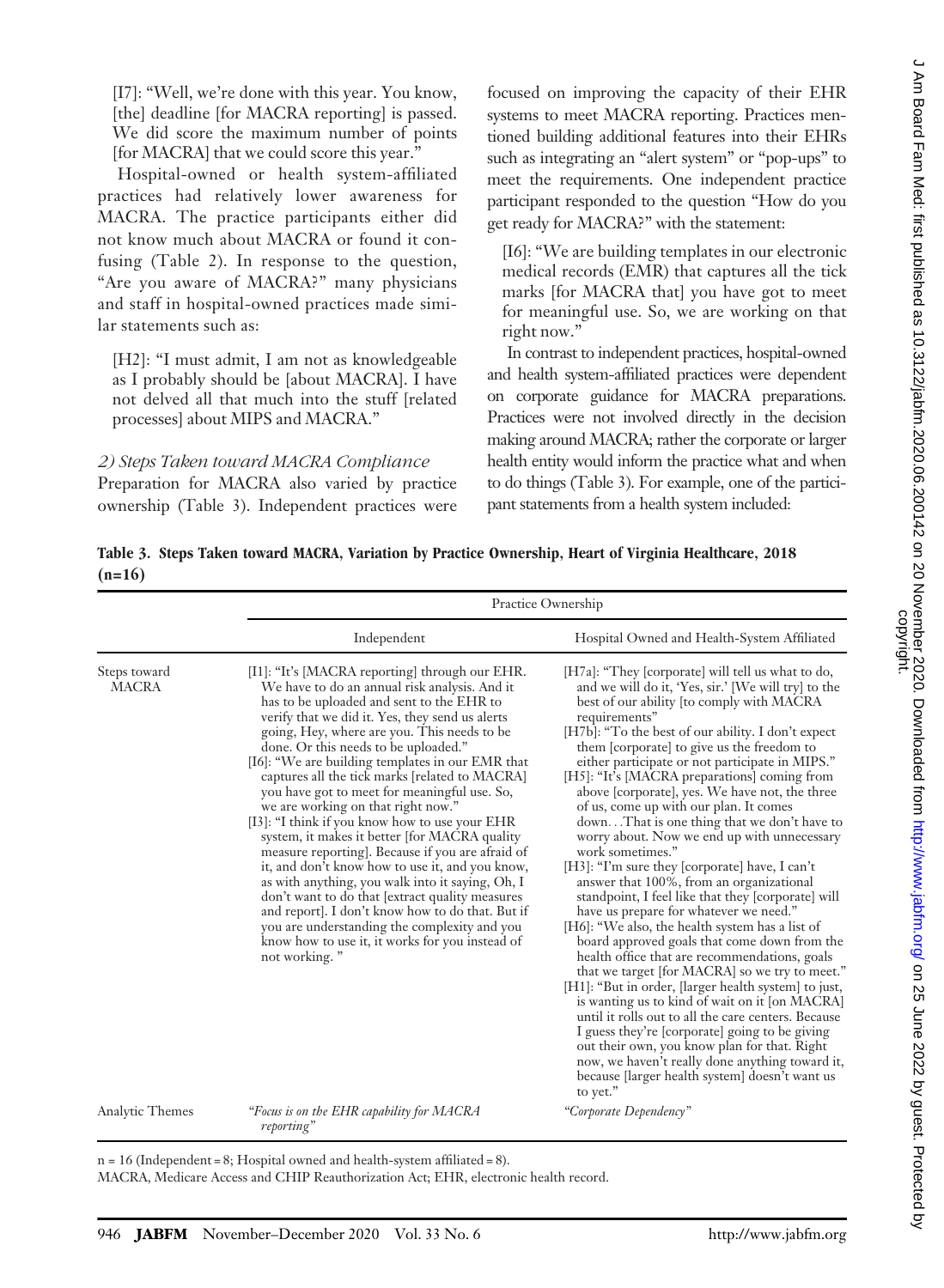|  | Table 4. Impact of the Quality Payment Program (QPP) on Practices' Finance, Workflow, and Patient Care - Heart |  |  |  |  |
|--|----------------------------------------------------------------------------------------------------------------|--|--|--|--|
|  | of Virginia Healthcare, 2018 (n = 16)                                                                          |  |  |  |  |

|                        | Financial Impact                                                                                                                                                                                                                                                                                                           | <b>Workflow Impact</b>                                                                                                                                                                                                                                                                                                                                                                                                                                                                                                                                                                                                                                                                                                                                                                                                                          | Patient Care Impact                                                                                                                                                                                                                                                                                                                                                                                                                                                                                                                                                                                        |
|------------------------|----------------------------------------------------------------------------------------------------------------------------------------------------------------------------------------------------------------------------------------------------------------------------------------------------------------------------|-------------------------------------------------------------------------------------------------------------------------------------------------------------------------------------------------------------------------------------------------------------------------------------------------------------------------------------------------------------------------------------------------------------------------------------------------------------------------------------------------------------------------------------------------------------------------------------------------------------------------------------------------------------------------------------------------------------------------------------------------------------------------------------------------------------------------------------------------|------------------------------------------------------------------------------------------------------------------------------------------------------------------------------------------------------------------------------------------------------------------------------------------------------------------------------------------------------------------------------------------------------------------------------------------------------------------------------------------------------------------------------------------------------------------------------------------------------------|
| <b>Impact of MACRA</b> | [I1]: "Probably not a huge<br>amount of [positive] impact<br>[on practice's finance]<br>because, right now, it's just<br>Medicare and Medicaid."<br>[I7]: "Sure. I didn't have an<br>[administrative staff] 10 years<br>ago. Or at least [admin. staff]<br>wasn't doing this job<br>[MACRA related work]<br>10 years ago." | [I1]: "Probably not make a big<br>difference in workflow [and<br>workload]. Because so much<br>of it is captured by the EHR."<br>$[16]$ : "We are trying not to let it<br>have a [negative] impact on<br>our workflow [because of the<br>way we chart]."<br>[H8a]: "Well, I would say there's<br>a lot of those things that the<br>[MACRA related]<br>documentation slows you<br>down because you think<br>you've documented but it's<br>not going into whatever little<br>box that they want checked."<br>[H8b]: "Yes, it's [MACRA]<br>processes] added a big burden<br>to the nurses because there's a<br>lot of more, a lot more stuff<br>they have to do in the<br>rooming process, boxes that<br>have to be checked and<br>questions that have to be<br>asked and all of that stuff has<br>added a lot of time to the<br>rooming process." | $[11]$ : "I don't think it's $[quality]$<br>payment program] going to<br>improve [our patient care]."<br>[I7]: "Is it [the impact of MIPS]<br>measurable? I don't know that<br>can measure it [improvement]<br>in patient care]. I think we all<br>have our opinions about that."<br>[H8]: "I don't think [QPP will<br>improve our patient care so<br>because I think it's being done<br>[now] but it's just not<br>necessarily being [a priority<br>before]So essentially, this<br>stuff [MACRA measures] was<br>kind of being done it's just<br>being tracked now and it's<br>more of a priority [now]." |
| <b>Analytic Themes</b> |                                                                                                                                                                                                                                                                                                                            | "Mixed perceptions toward the impact of the QPP on practices' finance, workflow, and patient care."                                                                                                                                                                                                                                                                                                                                                                                                                                                                                                                                                                                                                                                                                                                                             |                                                                                                                                                                                                                                                                                                                                                                                                                                                                                                                                                                                                            |

 $n = 16$  (I, independent practice = 8; H, hospital-owned practice = 8).

MACRA, Medicare Access and CHIP Reauthorization Act; EHR, electronic health record; MIPS, merit incentive payment system.

[H7]: "They [corporate] will tell us what to do, and we will do it. 'Yes, sir.' [We will try] to the best of our ability [to comply with MACRA requirements]".

## 3) Impact of MACRA on Practices' Finance, Workflow, and Patient Care

There were mixed perceptions regarding the impact of the QPP on practices' finance, workflow, and patient care under MACRA (Table 4). Some practice participants were unsure about the impact, while others discussed the negative influences of the program on their practice such as needing to hire a new person and spending extra time to extract data. Regardless of the practice ownership, the participants had mixed perceptions on the impact of MACRA on practices' finance, workflow, and patient care and responded to the question: "How will the quality payment program (QPP) affect your practice overall?"

Hospital-Owned Practice: "Too Soon to Tell".

Independent practice [I7]: "Sure. I didn't have [administrative staff] 10 years ago. Or at least [administrative staff] wasn't doing this job 10 years ago."

In addition to participant responses to our impact questions, we heard grunts and sighs, and saw several participants roll their eyes or make other moves to show their dissatisfaction with participating in MACRA.

## Themes Emerged from the Data

#### ACO Involvement

The first is that regardless of the practice ownership, being part of an ACO was a major differentiator of MACRA awareness and steps taken toward MACRA (Table 5). Participation in an ACO provided an advantage for reporting quality measures. A participant statement from ACO practices included:

[H4]: "[When preparing for MACRA], I think the ACO has given us an opportunity to really grow across party lines, so to speak, and see what everybody else is doing."

[I3]: "We are a Track I ACO, so we will be reporting as MIPS, and then we have to report separately advancing care initiatives. So, last year we reported through the ACO because that was their first reporting year. We will be reporting again through the ACO."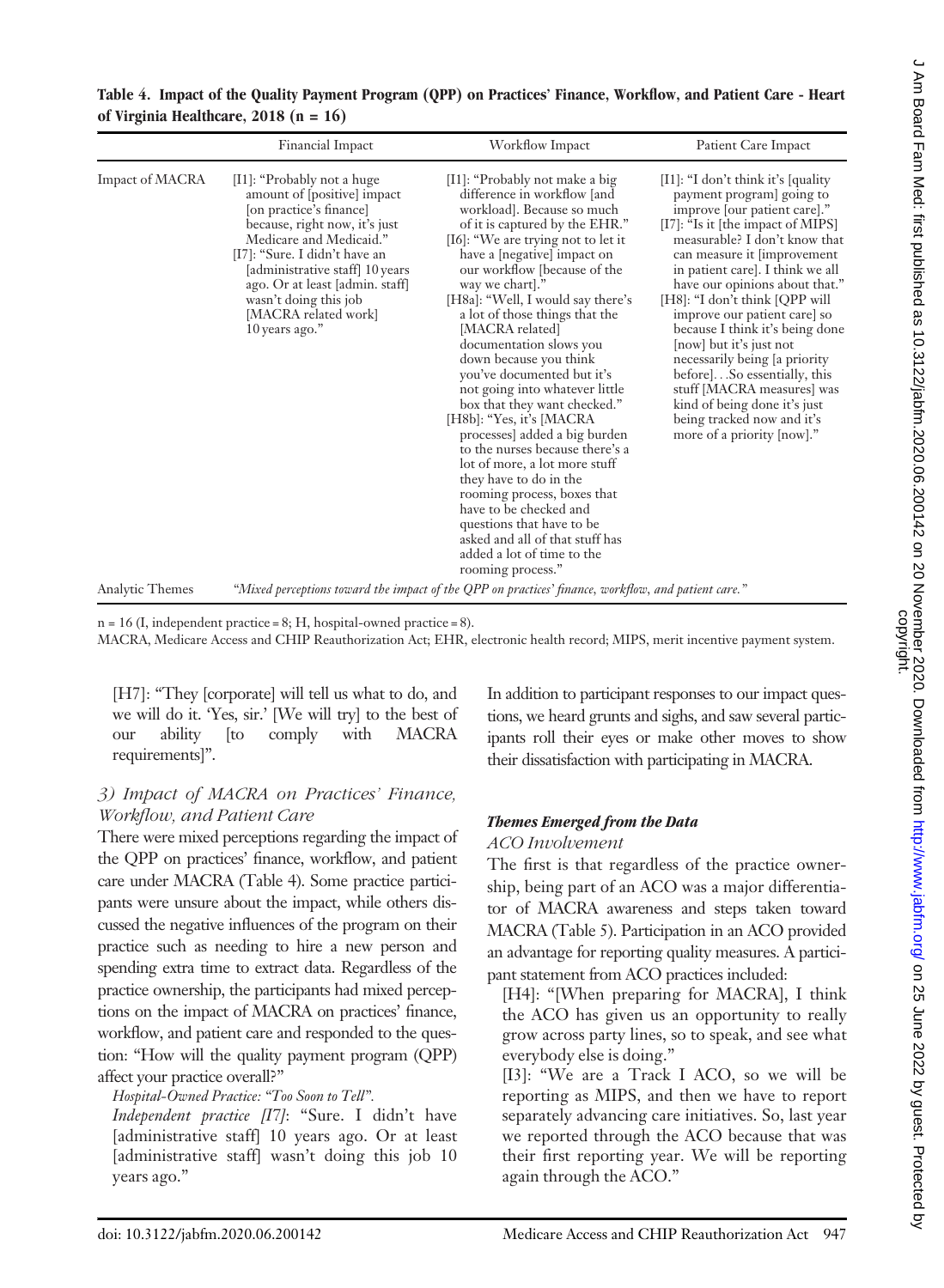## Challenges with MACRA

The second finding was that independent practices experienced relatively more challenges preparing for MACRA than the hospital-owned practices (Table 6). Among the challenges included the noncompatibility of existing EHR system with quality measures required under MACRA (Table 6). A statement from a physician at one independent practice stressed the difficulties with EHR systems about the quality reporting:

[I7a]: "They [TCPI: Transforming Clinical Practice Initiative] don't do all the measures, but they do a portion of the [MACRA] measures in getting you on track. It keeps you on track with our EHR, that program does make us upgrade and do things that are painful. So that is where the pain portion is, [which] is with the EHR."

Independent practice participants also perceived that they had limited resources, such as human resources and capital when dealing with MACRA (Table 6). A participant statement from an independent practice included:

[I7b]: "We wear multiple hats here in our independent practice. We have to be very creative in how we [do things], and [be] resourceful with our employees. So, having resources that are knowledgeable and reputable, that could benefit. You know, it was me going through these steps and preparing for MIPS."

Another major concern for independent practices was spending extra hours on tracking and documenting the quality measures (Table 6). Providers had to see fewer patients because the responsibility for MACRA reporting fell on the providers. Physicians in independent practices expressed similar sentiments as the following:

[I2] "One to three hours every night, and I do spend one to three hours [on] MACRA."

[17a] "So, is there a cost? Absolutely there is a cost. And do docs see less patients? The answer is yes."

[I2] "Yes, because you can see 100 patients a day. It's going back and charting on what their issue is. Because, you can see the patients, you can take care of them but there is so much documentation that they're going to require until we see a revamping of that, of the whole system."

More resources were available to hospital-owned practices for MACRA preparations compared with independent practices. None of the hospital-owned practices mentioned challenges for MACRA preparations; in fact, some spoke of receiving additional support (Table 6). For example, one of the hospital-owned practice participants stated:

[H4]: "Well, we're, also have [third party organization]. Have you heard of [third party organization]? We have an outside consultant that's helping run this whole deal. So yes, so [parent health system] hired them to."

Finally, we expected to see the impact of some of the attributes such as patient-centered medical home recognition, practice size (number of providers), and Medicare patient population (payment mix), but the analysis did not produce critical findings.

## **Discussion**

This qualitative study explored how small to medium-sized primary care practices participating in the HVH reported their perceived quality incentives under MACRA. To our knowledge, this study is the first analyzes focus-group data to understand how primary care practices perceive quality

## Table 5. MACRA Awareness and Steps Taken with MACRA by the Accountable Care Organization Practices - Heart of Virginia Healthcare, 2018 (n = 16)

|                    | ACO Practices [I7]: "Well, we're done with this year. You know, [the MACRA reporting] deadline is passed."<br>[I3]: "We are a Track I ACO, so we will be reporting as MIPS, and then we have to report separately advancing care<br>initiatives. So, last year we reported through the ACO, because that was their first reporting year. We will be<br>reporting again through the ACO."<br>[H4]: "We already track that [quality measures related to MACRA], yes that comes from the corporate. We're an<br>ACO, [larger organization] is an ACO so that's being, yes [to receiving support]."<br>[15]: "We're working with our ACO to help us through the Next Gen process. But we've been able to adapt pretty<br>quickly and develop good workflows around the other [MACRA related quality] measures."<br>[I4]: "Starting early [for ACO practices] with the realization that things were going to be different and be ready for<br>change, whether we try to resist." |
|--------------------|-----------------------------------------------------------------------------------------------------------------------------------------------------------------------------------------------------------------------------------------------------------------------------------------------------------------------------------------------------------------------------------------------------------------------------------------------------------------------------------------------------------------------------------------------------------------------------------------------------------------------------------------------------------------------------------------------------------------------------------------------------------------------------------------------------------------------------------------------------------------------------------------------------------------------------------------------------------------------------|
| Analytic<br>Themes | Practices part of an Accountable Care Organization are more proactive.                                                                                                                                                                                                                                                                                                                                                                                                                                                                                                                                                                                                                                                                                                                                                                                                                                                                                                      |

 $n = 16$  (I, independent practice = 8; H, hospital-owned practice = 8).

MACRA, Medicare Access and CHIP Reauthorization Act; ACO accountable care organization.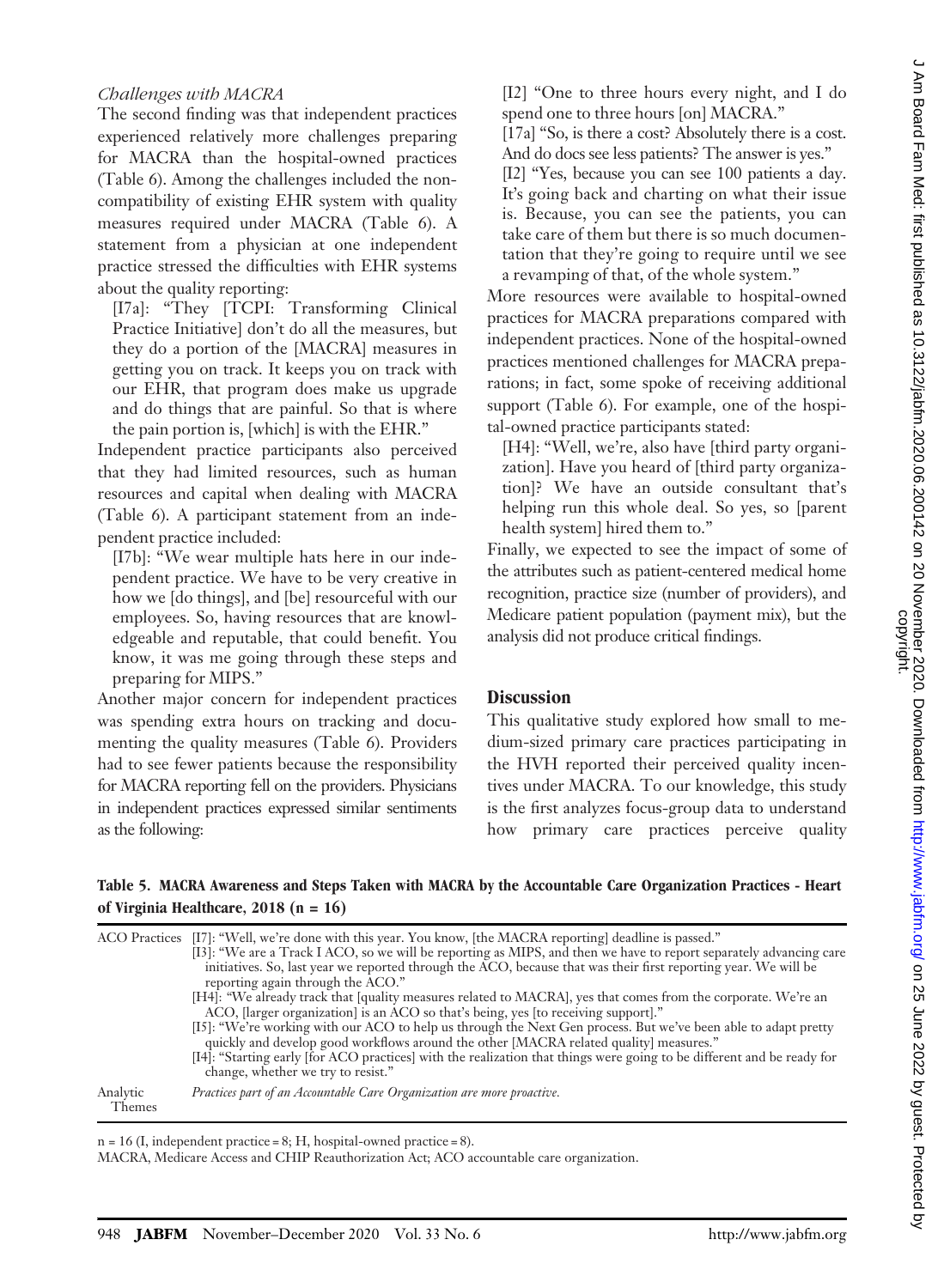|                        | <b>FIACLICE OWNERSHIP</b>                                                                                                                                                                                                                                                                                                                                                                                                                                                                                                                                                                                                                                                                                                                                                                                                                                                                                                                                                                                                                                                                                                                                                                                                                         |                                                                                                                                                                                                                                         |  |
|------------------------|---------------------------------------------------------------------------------------------------------------------------------------------------------------------------------------------------------------------------------------------------------------------------------------------------------------------------------------------------------------------------------------------------------------------------------------------------------------------------------------------------------------------------------------------------------------------------------------------------------------------------------------------------------------------------------------------------------------------------------------------------------------------------------------------------------------------------------------------------------------------------------------------------------------------------------------------------------------------------------------------------------------------------------------------------------------------------------------------------------------------------------------------------------------------------------------------------------------------------------------------------|-----------------------------------------------------------------------------------------------------------------------------------------------------------------------------------------------------------------------------------------|--|
|                        | Independent                                                                                                                                                                                                                                                                                                                                                                                                                                                                                                                                                                                                                                                                                                                                                                                                                                                                                                                                                                                                                                                                                                                                                                                                                                       | Hospital Owned                                                                                                                                                                                                                          |  |
| Challenges with MACRA  | Capability of the EHR<br>[I7]: "So that's where the pain portion is, is with<br>the EHR."<br>[I2]: "Once you ask the computer to go ahead and<br>start manipulating the data, now you've got a<br>problem."<br>Lack of Financial Resources<br>[I7a]: "So, is there a cost [related to MACRA]?<br>Absolutely there is a cost. And do docs see less<br>patients? The answer is yes. They do see less<br>patients than they used to."<br>[I7b]: "We wear multiple hats here in our<br>independent practice. We have to be very<br>creative in how we [do things], and [be]<br>resourceful with our employees. So, having<br>resources that are knowledgeable and<br>reputable, that could benefit. You know, it was<br>me going through these steps and preparing for<br>MIPS."<br>Time Scarcity<br>[I2]: "One to three hours every night, and I do<br>spend one to three hours [on] MACRA."<br>[I2]: "Yes, because you can see 100 patients a day.<br>It's going back and charting on what their issue<br>is. Because, you can see the patients, you can<br>take care of them but there is so much<br>documentation that they're going to require<br>until we see a revamping of that, of the whole<br>system. I think it's going to have to come." | [H4]: "Well, we're, also have [third party]<br>organization]. Have you heard of [third party<br>organization]? We have an outside consultant<br>that's helping run this whole deal. So yes, so<br>[larger organization] hired them to." |  |
| <b>Analytic Themes</b> | "Independent practices have more challenges with MACRA reporting"                                                                                                                                                                                                                                                                                                                                                                                                                                                                                                                                                                                                                                                                                                                                                                                                                                                                                                                                                                                                                                                                                                                                                                                 |                                                                                                                                                                                                                                         |  |

 $D_{\text{max}}$  or  $O_{\text{max}}$ 

n = 16 (independent = 8; hospital owned and health-system affiliated = 8).

MACRA, Medicare Access and CHIP Reauthorization Act; EHR, electronic health record.

incentives under MACRA. Our study's findings are relevant because the new payment reform is still in transition from volume-based to a value-based model that requires practices to transform and adopt to quickly changing situations. Our study highlights the importance of supporting independent practices and assessing the unintended consequences of policy changes on small practices.

Our study findings revealed that respondents in independent practices were more involved in the MACRA processes and faced relatively more challenges with MACRA preparations in contrast with the hospital-owned practices. The independent practice physicians are more likely to be involved in the processes because they are responsible for implementing these types of changes in regulations. In contrast, our study findings of hospital-owned and health system-affiliated practices were more distanced and bureaucratic with respect to MACRA may reflect that the corporate entity has centralized resources devoted to dealing with MACRA. The

finding also indicates the influence of autonomy in the independent practices and bureaucracy in hospital-owned systems. Our findings suggest there might be a link between the challenges independent practices face––time constraints, limited resources, the capability of EHRs for data extraction and reporting<sup>6–8,14,24</sup>—and a tendency of joining a health system or merging with another practice or completely closing the practice.<sup>12-16,29</sup> MACRA preparations could be burdensome<sup>2,4,5</sup> for small to medium-sized independent practices, which may need additional support and technical assistance to comply with MACRA requirements. The findings suggest that for independent practices, MACRA is simply another administrative burden for which they cannot get relief, in contrast to system owned and operated practices. This likely results in more hours spent on compliance, a greater risk of burnout, having to reduce the number of patients served, and feeling forced to trade independence and autonomy for the potential security and support that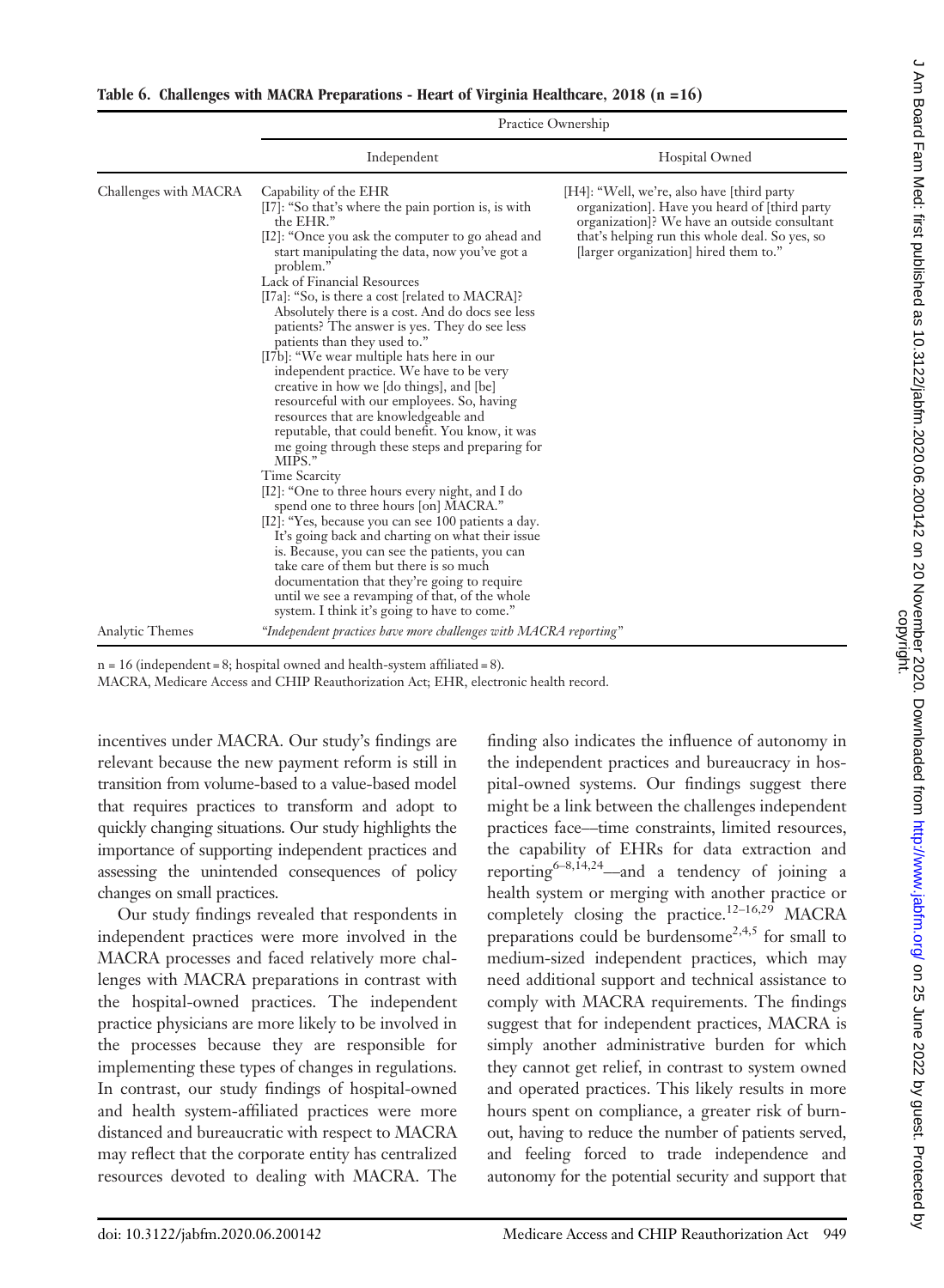comes from being employed by a health system. Well-intentioned efforts to improve the quality of primary care should take into account the potential for unintended consequences.

We also found practices that were part of an ACO are more proactive with reporting quality measures and taking steps toward MACRA for quality improvement.<sup>24</sup> Our study suggests being part of an ACO may provide an advantage and add value to small practices with respect to quality improvement efforts, which enables the practice to receive support for health information technology (IT), data analysis, and quality reporting. <sup>30</sup> Further, regardless of the ownership, our study demonstrates practices' mixed perceptions toward the impact of the QPP on financial stability, workflow, and patient care. Considering the QPP is still in progress, it is too early for the practices to measure the real impact of the payment program on their practices.

Our study has several limitations. First, it might be possible that small practices already doing well may have been more likely to participate in the study. This has a potential to create sampling bias as well as positive study findings. Second, the main goals of the focus-groups were broader than this study. Due to a limited time spent on MACRA during focus-groups, it was not possible to obtain a detailed perspective of physicians on MACRA preparations by MIPS domains or by ACO types. Third, the physicians were the process owners and the implementers in independent practices. Therefore, those individuals might have known more about the process than physicians and staff interviewed from hospitalowned practices. Future studies should explore the main reasons for this variance. Fourth, the study findings are limited to the perspectives of respondents within the practices. We did not have the opportunity to analyze corporate perspectives within health systems. Fifth, our focus group participants consisted of individuals from different professional roles in which the hierarchy within the group may have affected discussions. Finally, the study was based on 16 primary care practices in Virginia willing to participate in focus-group, but results may not generalize to other geographic areas or practices.

To see this article online, please go to: [http://jabfm.org/content/](http://jabfm.org/content/33/6/942.full) [33/6/942.full](http://jabfm.org/content/33/6/942.full).

## References

1. Centers For Medicare and Medicaid Services. Medicare Program; Merit-Based Incentive Payment System (MIPS) and Alternative Payment Model (APM) Incentive Under the Physician Fee Schedule, and Criteria for Physician-Focused Payment Models. Fed Regist 2016;81:77008–831.

- 2. American Medical Association. Are Physicians Ready for MACRA/QPP? Results from a KPMG-AMA Survey. 2017. Available from: [https://institutes.](https://institutes.kpmg.us/content/dam/institutes/en/healthcare-life-sciences/pdfs/2017/are-physicians-ready-for-macraqpp.pdf) [kpmg.us/content/dam/institutes/en/healthcare-life](https://institutes.kpmg.us/content/dam/institutes/en/healthcare-life-sciences/pdfs/2017/are-physicians-ready-for-macraqpp.pdf)[sciences/pdfs/2017/are-physicians-ready-for-macraqpp.](https://institutes.kpmg.us/content/dam/institutes/en/healthcare-life-sciences/pdfs/2017/are-physicians-ready-for-macraqpp.pdf) [pdf.](https://institutes.kpmg.us/content/dam/institutes/en/healthcare-life-sciences/pdfs/2017/are-physicians-ready-for-macraqpp.pdf)
- 3. Liao JM, Shea JA, Weissman A, Navathe AS. The practice of medicine: physician perspectives in year 1 of MACRA and its merit-based payment system: a national survey. Health Aff (Millwood) 2018;37:1079–86.
- 4. Casalino LP. Technical assistance for primary care practice transformation: free help to perform unpaid labor?. Ann Fam Med 2018;16:S12–S15.
- 5. Ono SS, Crabtree BF, Hemler JR, et al. Taking innovation to scale in primary care practices: the functions of health care extension. Health Aff (Millwood) 2018;37:222–30.
- 6. Meyers DS, Clancy CM. Primary care: too important to fail. Ann Intern Med 2009;150:272–3.
- 7. Bodenheimer T, Hoangmai P. Primary care: current problems and proposed Solutions. Health Aff (Millwood) 2010;29:799–805.
- 8. Goldberg DG, Kuzel AJ, Feng LB, et al. EHRs in primary care practices: benefits, challenges, and successful strategies. Am J Manag Care 2012;18:e48–e54.
- 9. Sinsky C, Willard-Grace R, Schutzbank AM, et al. In search of joy in practice: a report of 23 highfunctioning primary care practices. Ann Fam Med 2013;11:272–8.
- 10. Blechter B, Jiang N, Cleland C, et al. Correlates of burnout in small independent primary care practices in an urban setting. J Am Board Fam Med 2018;31:529–36.
- 11. Edwards ST, Marino M, Balasubramanian B, et al. Burnout among physicians, advanced practice clinicians and staff in smaller primary care practices. J Gen Intern Med 2018;33:2138–46.
- 12. Casalino LP. The Medicare Access and CHIP Reauthorization Act and the corporate transformation of American medicine. Health Aff (Millwood) 2017;36:865–9.
- 13. Kane CK. Updated data on physician practice arrangements: inching toward hospital ownership. 2015. Available from: [https: https://www.m3globalresearch.](https: https://www.m3globalresearch.com/img/resources/AMA_PRP_Physician_Practice_Arrangements.pdf) [com/img/resources/AMA\\_PRP\\_Physician\\_Practice\\_](https: https://www.m3globalresearch.com/img/resources/AMA_PRP_Physician_Practice_Arrangements.pdf) [Arrangements.pdf](https: https://www.m3globalresearch.com/img/resources/AMA_PRP_Physician_Practice_Arrangements.pdf). Accessed November 12, 2017.
- 14. Cuellar A, Krist A, Nichols LN, Kuzel AJ. Effect of practice ownership on work environment, learning culture, psychological safety, and burnout. Ann Fam Med 2018;16: S44–S51.
- 15. Muhlestein DB, Smith NJ. Physician consolidation: rapid movement from small to large group practices, 2013–15. Health Aff (Millwood) 2016;35:1638–42.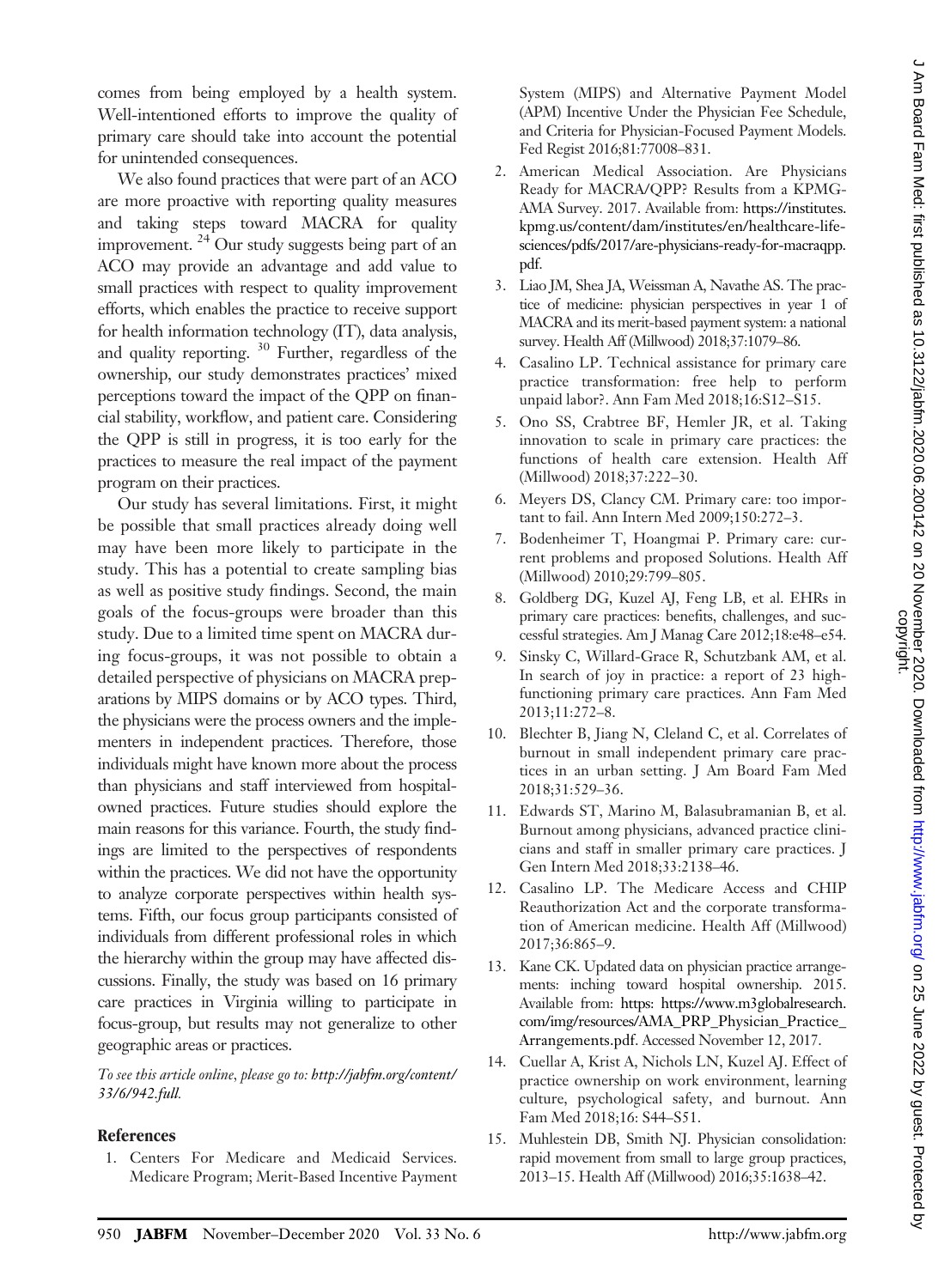- 16. Welch W, Cuellar AE, Stearns S, Bindman AB. Proportion of physicians in large group practices continued to grow in 2009–11. Health Aff (Millwood) 2013;32:1659–66.
- 17. US Department of Health and Human Services. Agency for Healthcare Research and Quality (AHRQ). Evidence Now: Advancing Heart Health in Primary Care. Available from: [https://www.ahrq.gov/evidencenow/](https://www.ahrq.gov/evidencenow/index.html) [index.html](https://www.ahrq.gov/evidencenow/index.html). Accessed November 12, 2016.
- 18. Grumbach K, Bainbridge E, Bodenheimer T. Facilitating improvement in primary care: the promise of practice coaching. Issue Brief (Commonw Fund) 2012;15:1–14.
- 19. Peters DA. Improving quality requires consumer input: using focus-groups. J Nurs Care Qual 1993; 7:34–41.
- 20. Vaughn S, Schumm JS, Sinagub J. Focus-group interviews in education and psychology. Thousand Oaks, Sage; 1996.
- 21. Morgan DL. Focus-groups as qualitative research. Newbury Park, CA: Sage; 1988.
- 22. Kitzinger J. "The methodology of focus groups: the importance of interaction between research participants". Sociol Health Illness 1994;16:103–21.
- 23. Gimm G, Want J, Hough D, et al. Medical home implementation in small primary care practices

provider perspectives. J Am Board Fam Med 2016;29:767–74.

- 24. Balasubramanian B, Marino M, Cohen D, et al. Use of quality improvement strategies among small to medium-size us primary care practices. Ann Fam Med 2018;16:S35–S43.
- 25. Gimm G, Goldberg DG, Ghanem N, et al. Provider experiences with a payer-based PCMH program. J Gen Intern Med 2019;34:2047–53.
- 26. Nyamathi A, Shuler P. Focus-group interview: a research technique for informed nursing practice. J Adv Nurs 1990;15:1281–8.
- 27. Lankshear AJ. The use of focus-groups in a study of attitudes to student nurse assessment. J Adv Nurs 1993;18:1986–9.
- 28. Carter N, Bryant-Lukosius D, DiCenso A, et al. The use of triangulation in qualitative research. Oncol Nurs Forum 2014;41:545–7.
- 29. Peikes DN, Swankoski K, Hoag SN, et al. The effects of a primary care transformation initiative on primary care physician burnout and workplace experience. J Gen Intern Med 2019;r34:49–57.
- 30. Centers for Medicare and Medicaid Services. Accountable care organizations (ACOs): general information. 2019. Available from: [https://innovation.](https://innovation.cms.gov/initiatives/aco/) [cms.gov/initiatives/aco/.](https://innovation.cms.gov/initiatives/aco/) Accessed Nov 3, 2018.